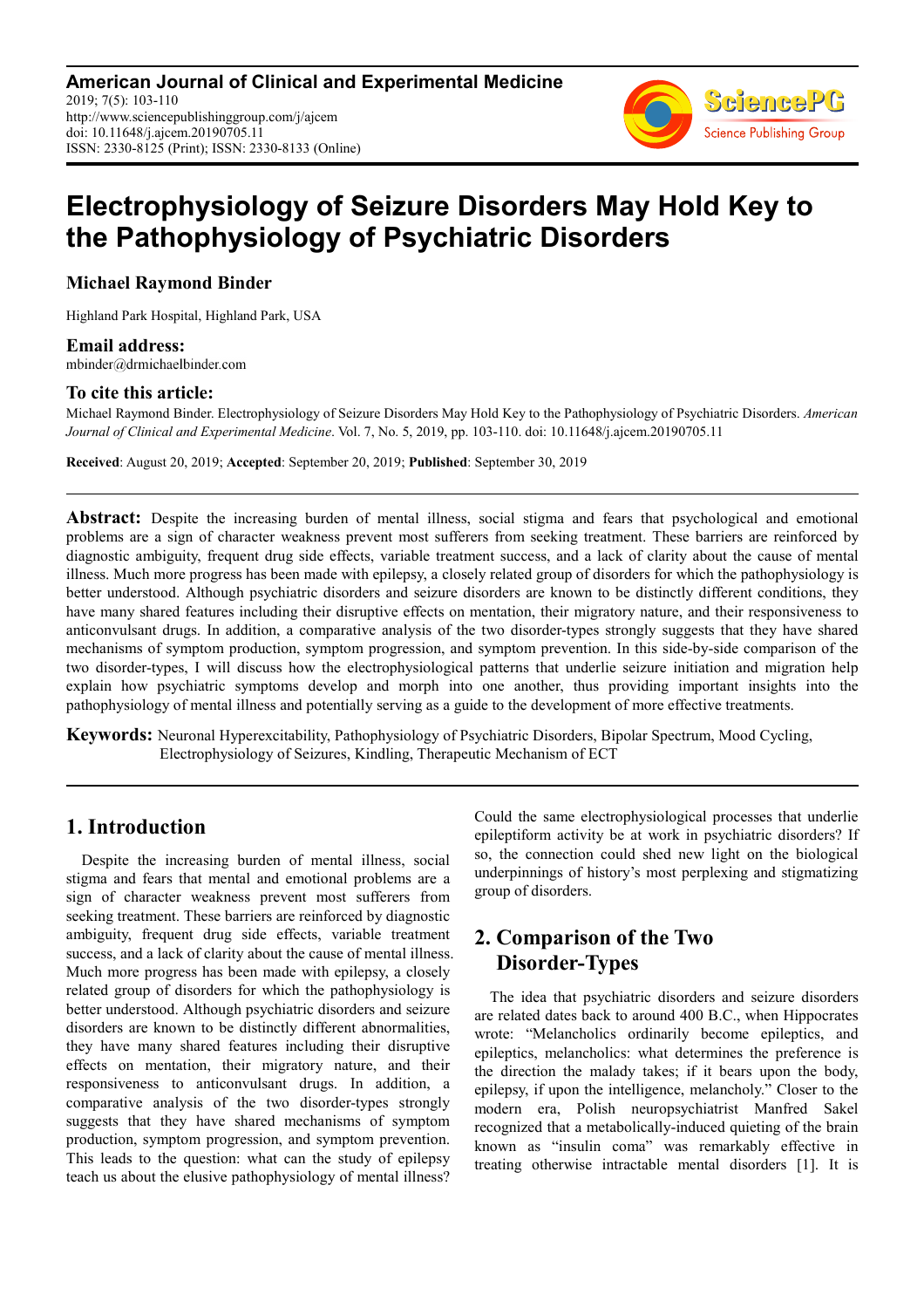likewise known that quieting the brain can prevent seizure activity, thus explaining why anticonvulsant drugs are effective for both seizure disorders and psychiatric disorders. Both disorder-types are also responsive to electroconvulsive therapy (ECT) [2, 3], though the seizures themselves promote the symptoms of both [4-7]. These observations strongly suggest that psychiatric disorders and seizure disorders are closely related. But what is the common ground between them?

Seizures develop when clusters of neurons begin to fire hypersynchronously [8]. The associated surge in magnetic field strength and chemically-mediated neurotransmission cause other neurons nearby or throughout the tissue to become engulfed in a spreading wave of depolarization [9]. Because the risk of hypersynchrony increases as the level of excitation in the brain increases, the catalyst for a seizure is any condition or chemical that increases the excitability of the neurological system, such as emotional stress, an inflammatory process, a metabolic disturbance, or a stimulant-type drug. An important clue to the pathophysiology of psychiatric disorders, which can be clinically indistinguishable from seizure disorders [4-7], is that the same conditions and chemicals that *increase* the potential for seizures also *increase* the potential for psychiatric symptoms, and the same conditions and chemicals that *decrease* the potential for seizures also *decrease* the potential for psychiatric symptoms (Table 1). The unwavering consistency of these associations strongly suggests that neuronal hyperexcitability is a catalyst for psychiatric symptoms, just as it is for epileptic seizures.

*Table 1. Directionally Shared Impact of Various Conditions and Chemicals on Seizure and Psychiatric Symptom Potential.* 

| CONDITIONS AND CHEMICALS THAT INCREASE SEIZURE AND PSYCHIATRIC SYMPTOM POTENTIAL         |
|------------------------------------------------------------------------------------------|
| Cognitive-emotional stress [10-13]                                                       |
| Sleep deprivation [11, 12, 14]                                                           |
| Psychostimulants (caffeine, methamphetamine, phencyclidine) [15, 16]                     |
| Sedative withdrawal (benzodiazepines, barbiturates, hypnotics, alcohol)                  |
| Inflammation [17-19]                                                                     |
| Corticosteroids [20, 21]                                                                 |
| Dietary sugar (especially refined sugar) [22, 23]                                        |
| Oxygen deprivation (living at altitude) [24, 25]                                         |
| Experimentally induced kindling of the brain [26, 27]                                    |
|                                                                                          |
| CONDITIONS AND CHEMICALS THAT <i>DECREASE</i> SEIZURE AND PSYCHIATRIC SYMPTOM POTENTIAL  |
| Stress reduction [10-13]                                                                 |
| Normal sleep [11, 12, 14]                                                                |
| Progesterone [28-31]                                                                     |
| Anticonvulsant drugs                                                                     |
| Sedatives (benzodiazepines, barbiturates, hypnotics, alcohol, some cannabinoids) [32-34] |
| Centrally-acting alpha-2 agonists (clonidine, guantacine) [35, 36]                       |
| Acamprosate [37-41]                                                                      |
| Riluzole [42, 43]                                                                        |
| N-acetyl cysteine [44]                                                                   |
| Magnesium [45, 46]                                                                       |
| Taurine [47, 48]                                                                         |
| Low carbohydrate (Ketogenic) diet [22, 23]                                               |
| Omega-3 fatty acids [49, 50]                                                             |
| Plant-based oils and alkaloids [51-56]                                                   |
| ECT $[2, 3]$                                                                             |
| Vagus Nerve Stimulation [57, 58]                                                         |
| Deep Bran Stimulation [59, 60]                                                           |
|                                                                                          |

+ Itemization of the various conditions and chemicals that have a directionally shared impact on seizure and psychiatric symptom potential. Note that all of the items on the list affect the excitability of neurons. It should also be noted that the first two items on the list (stress and sleep deprivation) are the two most commonly associated triggers of both seizures and psychiatric symptoms [11, 12, 14].

As previously stated, epileptic seizures can, via ECT, be used to treat both seizures and psychiatric symptoms. Although the mechanism by which ECT relieves symptoms remains unclear, it is evident that clinical improvement occurs not during the seizure but in the aftermath of the seizure. It is now recognized that seizures are brought to a halt by a host of neuroinhibitory changes that occur in response to the seizures themselves. Known mechanisms include glutamate depletion, GABAergic recurrent inhibition, membrane shunting, depletion of energy stores, loss of ionic gradients, endogenous neuromodulator effects, and regulatory input from various brain regions [61]. That a remission of depression and other psychiatric symptoms occurs in conjunction with this robust inhibitory activity is further evidence that psychiatric symptoms, like epileptic seizures, are driven by neuronal hyperactivity. Moreover, high resolution neuroimaging studies have found that in major psychiatric disorders, such as clinical depression, bipolar disorder, and obsessive-compulsive disorder, the neurons won't shut off [62-65].

The connection between neuronal hyperactivity and psychiatric symptoms leads to the hypothesis that psychiatric disorders are a manifestation of persistent, nonhypersynchronous hyperactivity in symptom-related circuits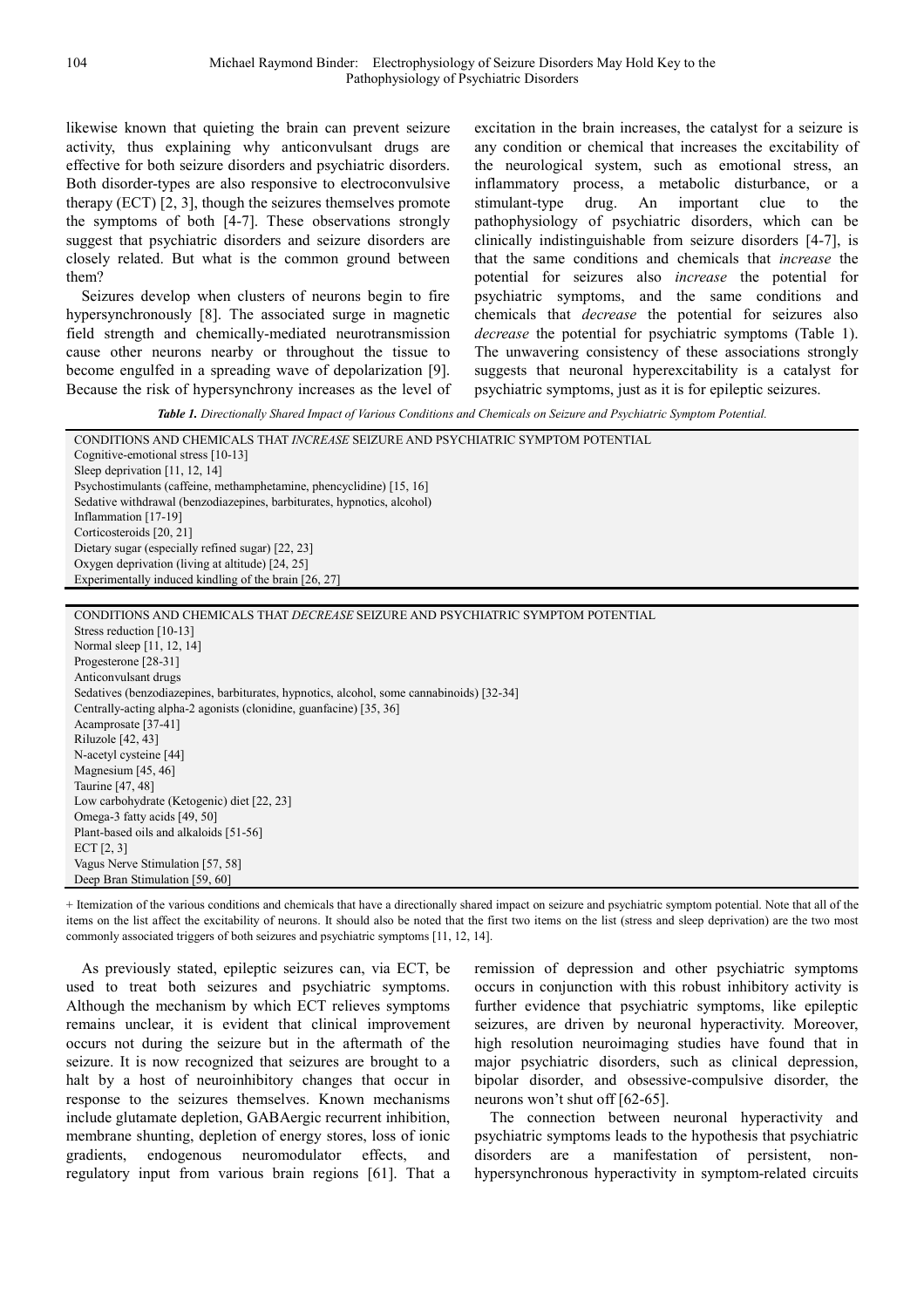[66]. Pathological elevations in circuit-specific firing would cause the associated thoughts and feelings to become abnormally intense and prolonged. For example, if depressive circuits became persistently hyperactive, the person would experience persistent feelings of depression (Figure 1a). If anxiety circuits became persistently hyperactive, the person would experience persistent feelings of anxiety (Figure 1b). If irritability circuits became persistently hyperactive, the person would experience persistent feelings of irritability (Figure 1c). The same would apply to cognitive circuits. If they became persistently hyperactive, the person would experience repetitive or racing thoughts (Figure 1d). In other words, the persistence of pathological levels of hyperactivity in specific circuits would create the symptoms that have been grouped into the various psychiatric disorders.



*Figure 1. Conceptual illustration of hyperactivity in specific brain circuits and their related emotional and cognitive expressions. (1a) hyperactivity in depressive circuits; (1b) hyperactivity in anxiety circuits; (1c) hyperactivity in irritability circuits; (1d) hyperactivity in cognitive circuits. Note: color codes are intended to represent hyperactivity in the brain's microcircuitry, not necessarily whole or specific brain regions.* 

The idea that psychiatric symptoms could be produced by neuronal hyperactivity has been demonstrated experimentally by Mazarati et al, who found that when the excitability of the brain was experimentally increased by repeated subconvulsive stimulation, the kindled animals began to demonstrate depressive-like behavior [26]. The effect was the psychiatric equivalent of the seizure activity that was elicited by the pioneering neuroscientist Graham Goddard as he repeatedly stimulated the brains of rats during his original experiments on learning [27]. This observation, taken together with the observation that depressive symptoms in susceptible individuals commonly develop in association with the neurostimulatory effects of severe or recurrent psychosocial stress [67], is compelling evidence that clinical depression is a manifestation of hyperactivity in depressive circuit loops [66]. Lending further support to this hypothesis is the striking observation that the increased vulnerability to depression (and other psychiatric symptoms) that is fueled by persistent psychosocial stress persists for about the same length of time as an experimentally-induced kindling effect [68]. These observations strongly imply that neuronal hyperactivity is the common ground between seizures and psychiatric symptoms. What theoretically distinguishes the one disorder-type from the other is the degree of synchrony of the neuronal discharges; if they are highly synchronous, seizures occur; if they are less synchronous, psychiatric symptoms occur.

Of course, the duration of a psychiatric episode is much longer than that of an epileptic seizure. That is theoretically because the number of neurons involved in the induction of psychiatric symptoms is too small and unsynchronized to stimulate the neuroinhibitory changes that bring seizures to a halt (that is, unless it is bolstered by ECT). It is also too small and unsynchronized to induce enough magnetic field strength to cause the rapid migration of symptoms, disruption of consciousness, and electroencephalographic (EEG) changes that characterize seizure activity [9]. Then again, when consciousness *is* preserved during a seizure, the symptoms often resemble those of a psychiatric disorder. In simple partial seizures, for example, psychotic symptoms can be misdiagnosed as schizophrenia, mood symptoms can be misdiagnosed as major depressive disorder, anxiety symptoms can be misdiagnosed as panic disorder, dissociative states can be misdiagnosed as dissociative disorders, and impaired cognition can be misdiagnosed as an executive function disorder [6]. In one study, nearly half of the patients with seizure-related psychotic symptoms could easily have been misdiagnosed with schizophrenia [7].

At the same time, the most ubiquitous trigger of psychiatric symptomatology, like that of epileptiform activity, is cognitive-emotional stress, which has a graded and robust excitatory effect on the neurological system [10, 69, 70].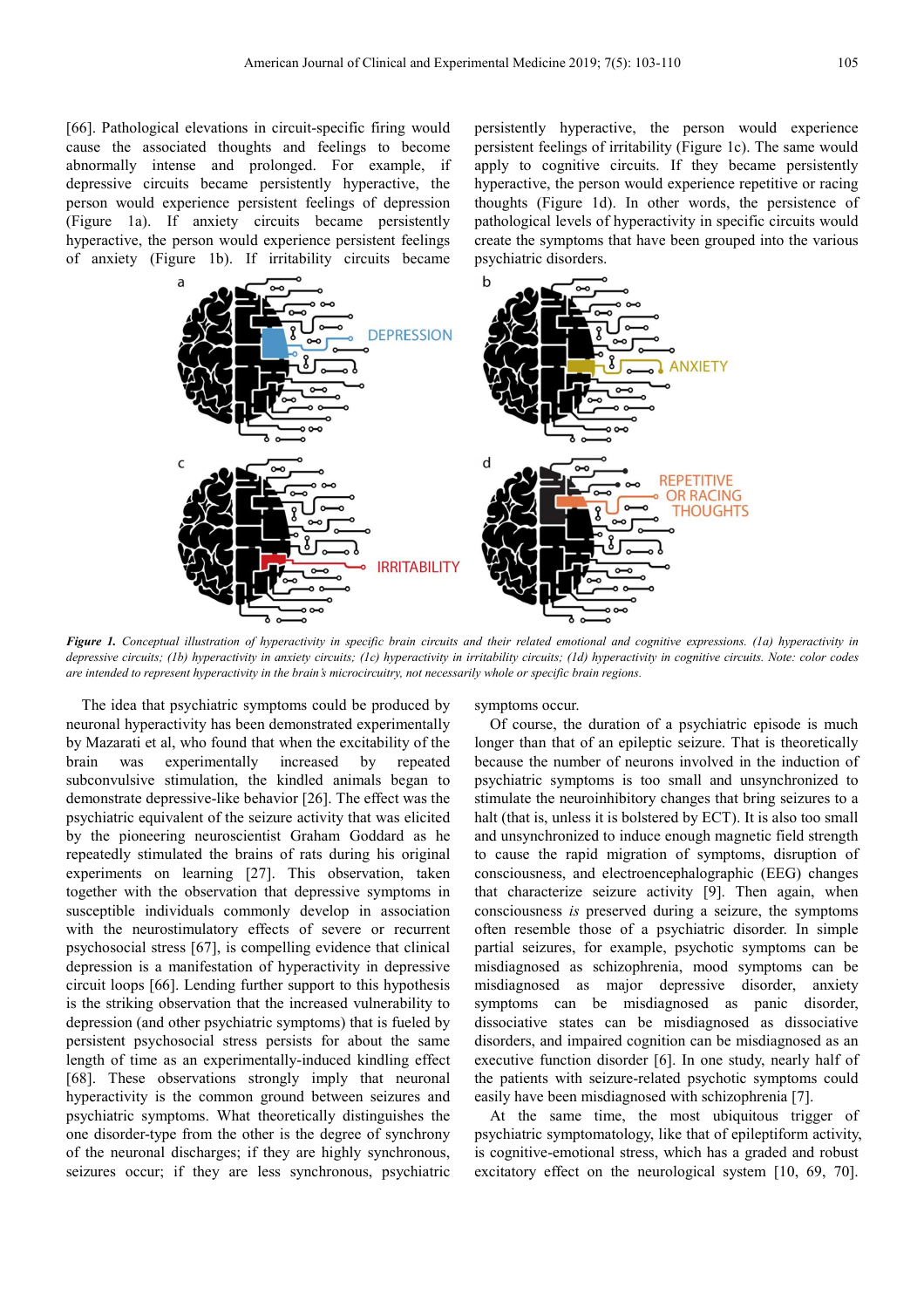Excluding those cases in which there is a complicating biological stressor, a careful analysis of the illness history of psychiatric patients consistently reveals a close, though somewhat delayed, temporal relationship between the onset of a psychosocial stressor and the development of symptoms. With few exceptions, the onset of symptoms will occur within days, weeks, or months of the rise in stress, which is presumably the time needed for the stressed mind to induce enough kindling in the brain to precipitate symptoms.

Pathological levels of neuronal excitation are associated with another feature that is shared by seizure and psychiatric disorders—the migration of symptoms. From the study of epilepsy, it is known that focal areas of hyperactivity do not necessarily remain focal; instead, they tend to migrate from one group of neurons to another, and from one group of circuits to another. This is what underlies the classic "Jacksonian march" of convulsive activity. A similar process may be occurring in psychiatric disorders. What theoretically allows symptoms such as anxiety, depression, and irritability to oscillate back and forth and morph into one another is that the circuit-specific hyperactivity that is driving the symptoms fuels hyperactivity in various circuit loops that would be resistant to such aberrant activation were they not themselves hyperexcitable (Figure 2a). The process is akin to a shortcircuit in a wired electrical system (Figure 2b). So common is the cycling of symptoms in psychiatric disorders that the dimensional term "bipolar spectrum" has, for some time now, been used to describe the phenomenon.



**Electrical Short-Circuit** 

*Figure 2. Conceptual illustration of how the locus of hyperactivity in psychiatric disorders is theorized to activate inappropriate brain circuits, causing various thoughts and feelings to arise spontaneously and various symptoms to morph into one another (2a). The process is akin to a shortcircuit in a wired electrical system (2b). Figure 2a is adapted from Binder MR:"The Multi-Circuit Neuronal Hyperexcitability Hypothesis of Psychiatric Disorders" [62].* 

## **3. Electrophysiology of Kindling as a Guide to the Neurophysiology of Psychiatric Disorders**

The most fundamental element of kindling is the phenomenon of *afterdischarges,* in which populations of neurons continue to fire in bursts after the driving stimulus is removed; hence the term "afterdischarge" [71]. As part of this hyperactivation phenomenon, the persistent electrical activity smoothly increases and decreases and increases again over a period of several seconds. Afterdischarge activity produces the "spike and wave" pattern that, on an EEG, is characteristic of epileptic seizures. After this activity dies out, the EEG flattens and subsequently normalizes again. When Dr. Goddard first observed this phenomenon, he recognized that the brain was changing in response to a constant stimulus and that this "plasticity" could be helpful in understanding the mechanisms that underlie seizure production [27, 71]. Today, this phenomenon is likewise thought to help explain why repeated psychiatric episodes increase the likelihood of future recurrences [67].

Related to the phenomenon of afterdischarges are what are known as "hyperspikes." These can occur when more than one area of epileptiform activity competes for dominance [71]. Typically, one area of activity will ultimately suppress the non-dominant areas of activity for a period of time. In relation to psychiatric disorders, this could help explain why a person can become locked into a particular emotional state, such as anxiety or depression, for a sustained period of time. Of course, the duration of a pathological emotional state is typically much longer than an epileptiform state, but once locked in, the persistence of hyperactivity in one cognitive or emotional circuit would keep fueling the same negative thoughts and feelings, thereby perpetuating the hyperactivity in those circuits loops.

At times, afterdischarge activity can wax and wane until it subsides, only to return seconds later in what are known as "secondary afterdischarges." Secondary afterdischarges are indicative of the spread of seizure activity to other populations of neurons and are another characteristic of the kindling phenomenon [71]. In relation to psychiatric disorders, this could help explain why pathological emotional states tend to wax and wane in severity. It could also help explain why more than one emotional state can develop and persist simultaneously and why intrapsychically conflictual states, such as mania and depression, can sometimes coexist.

In contrast to hyperspike activity, wherein multiple structures are recruited simultaneously by the epileptiform activity, the locus of hyperactivity that is driven by secondary afterdischarges can migrate from one structure (or neural network) to another [71]. This could help explain the cycling of divergent symptoms in bipolar disorder, cyclothymia, and other psychiatric disorders in which the symptoms have a cyclic pattern (Figure 2). What would theoretically determine the cycling frequency would be a dynamic interplay between the degree of cognitive-emotional stress, the inherent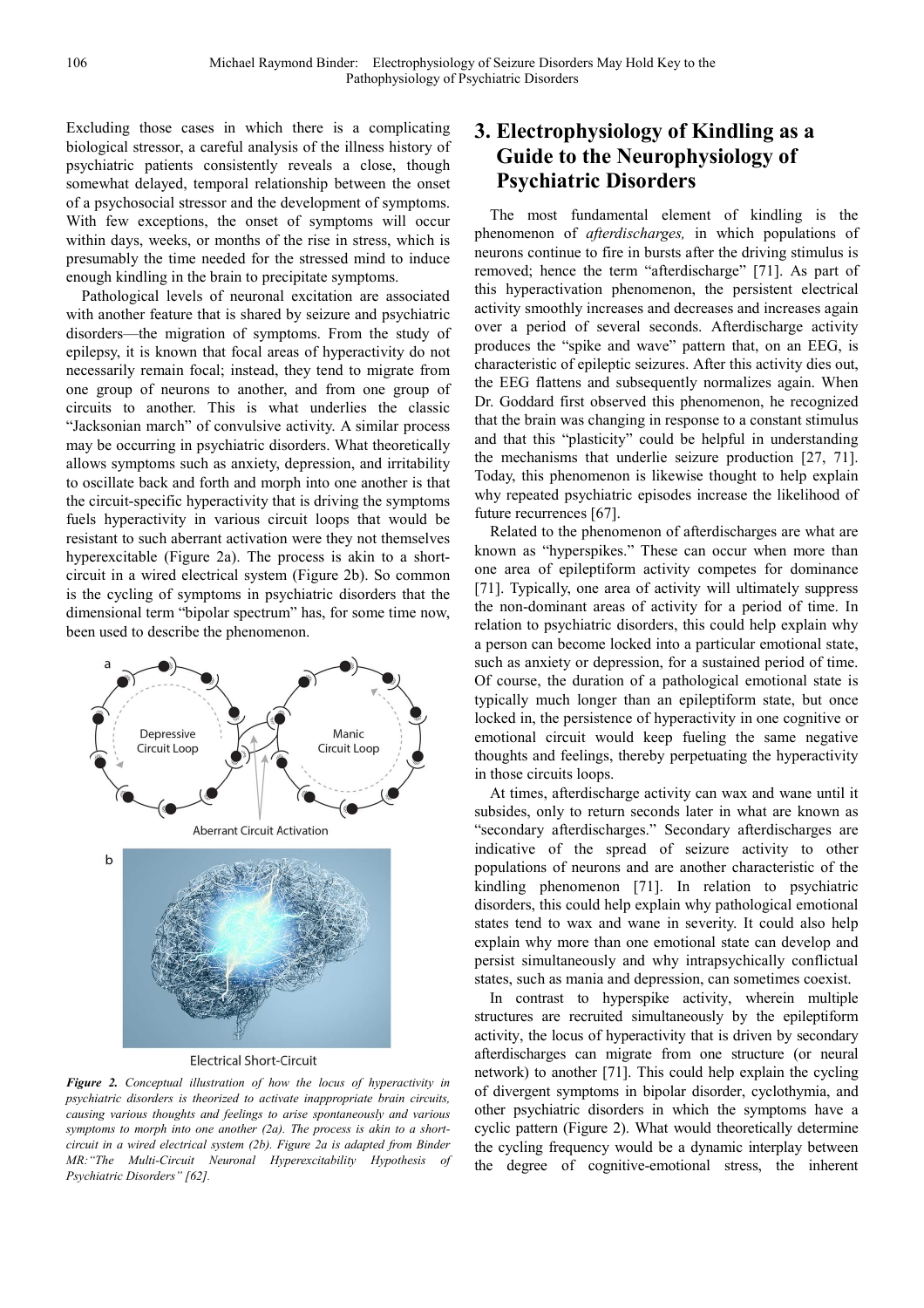excitability of the neurons, the choices of the individual, and the physical connectedness of the neurological system. Those whose neurons were more extensively connected would be expected to cycle more rapidly because of the increased likelihood that hyperactive feeder circuits would stimulate firing in collateral circuits. That would also mean that in those whose brains were more densely wired, the aberrant circuit activation would tend to start at lower levels of excitation and migrate to and fro more easily. This could explain why both the amplitude and duration of the cycles is typically lower in rapid-cycling disorders. Conversely, those whose brains were less densely wired would be expected to have longer cycles of higher amplitude. Their neural circuits would also have to become more hyperactive before any discernible cycling could begin. This could explain why non-rapid cycling, as in bipolar I disorder, is correlated with larger peaks and troughs than in rapid cycling disorders and why the clinical states in bipolar I disorder tend to be easier to recognize than in rapid cycling disorders. Additional support for the idea that cycling frequency could be related to the number of neuron-to-neuron connections comes from the observation that the large waves that characterize bipolar I disorder are relatively rare in patients with autism spectrum disorder [72], a condition that is believed to be rooted in an overabundance of neurons and neuron-to-neuron connections [73, 74].

#### **4. Discussion**

Although psychiatric disorders generally do not evidence either the ictal or interictal EEG activity that is observed in seizure disorders [75], multiple lines of evidence, including high resolution imaging studies, indicate that psychiatric disorders, like seizure disorders, are fueled by neuronal hyperexcitability [62-67, 76]. In addition, the same treatment techniques, including anticonvulsant drugs, ECT, vagus nerve stimulation, and deep brain stimulation, are effective for both disorder-types [2, 3, 57, 59, 66, 76]. In recognition of this, it is reasonable to think that the same electrophysiological phenomena that underlie the electrical storms of a seizure also underlie the acute phase of a psychiatric illness, when symptom-related circuits are the most pathologically hyperactive [62-66, 76]. Additional support for this hypothesis comes from the observation that the symptoms of most psychiatric disorders *migrate* just as they do in most seizure disorders [66]. What's more, the tendency for the symptoms to migrate increases in conjunction with the severity of psychosocial stress, which is the most ubiquitous driver of neuronal hyperactivity. Together, these observations provide a strong basis of support for the idea that psychiatric disorders, like seizure disorders, are fueled by neuronal hyperexcitability. In conjunction with this, they also provide important insights into the electrophysiological mechanisms by which psychiatric symptoms wax and wane in severity and meld into one another.

## **5. Conclusion**

The large overlap in phenomenology between seizure

disorders and psychiatric disorders strongly suggests that neuronal hyperexcitability is a catalyst for both disordertypes and that the electrophysiological phenomena that underlie seizure activity also underlie the emotional extremes and symptom instability that characterize psychiatric disorders. In addition, the latest gene research links the top candidate genes for psychiatric disorders to neuronal hyperexcitability, thus providing a genetic basis of support for the idea that psychiatric symptoms are driven by hyperactivity in the brain [77-89]. This in turn suggests the possibility that a genetically-determined hyperexcitability of the neurological system could be the chief predisposing factor in the development of psychiatric disorders. This has important clinical implications, as confirmatory studies could shift the treatment of psychiatric disorders from a symptombased strategy to a pathology-based one—a change that would, for the first time, allow clinicians to precisely target what has been called "the world's largest single health problem."

## **Competing Interests**

The author declares that this article was conceived and written in the absence of any competing interests.

### **References**

- [1] Sabbatini, RME. The history of shock therapy in psychiatry. http://www.cerebromente.org.br/n04/historia/shock\_i.htm. (Accessed 8/23/18).
- [2] Lambrecq V, Villég F, Marchal C, et al. (2012) Refractory status epilepticus: electroconvulsive therapy as a possible therapeutic strategy. Seizure. 21 (9): 661-664.
- [3] Kamel H, Cornes SB, Hegde M, Hall SE, and Josephson SA. (2010) Electroconvulsive therapy for refractory status epilepticus: a case series. Neurocritical Care. 12 (2): 204-210.
- [4] Gillig P, Sackellares JC, and Greenberg HS. (1988) Right hemisphere partial complex seizures: mania, hallucinations, and speech disturbances during ictal events. Epilepsia. 29: 26- 29.
- [5] Kaplan PW. (2003) Delirium and epilepsy. Dialogues Clin Neurosci. 5 (2): 187-200.
- [6] Beletsky V and Mirsattari SM. (2011) Epilepsy, mental health disorder, or both? Epilepsy Research and Treatment. 2012 (Article ID 163731).
- [7] Matsuura M, Adachi N, Oana Y, et al. (2004) A polydiagnostic and dimensional comparison of epileptic psychoses and schizophrenia spectrum disorders. Schizophrenia Research. 69 (2-3): 189-201.
- [8] Bromfield EB, Cavazos JE, Sirven JI, editors. (2006) In: An introduction to epilepsy. West Hartford (CT): American Epilepsy Society. Chapter 1: Basic mechanisms underlying seizures and epilepsy.
- [9] Xu Y, Jia Y, Ma J, Hayat T, and Alsaedi A. (2018) Collective responses in electrical activities of neurons under field coupling. https://doi.org/10.1038/s41598-018-19858-1.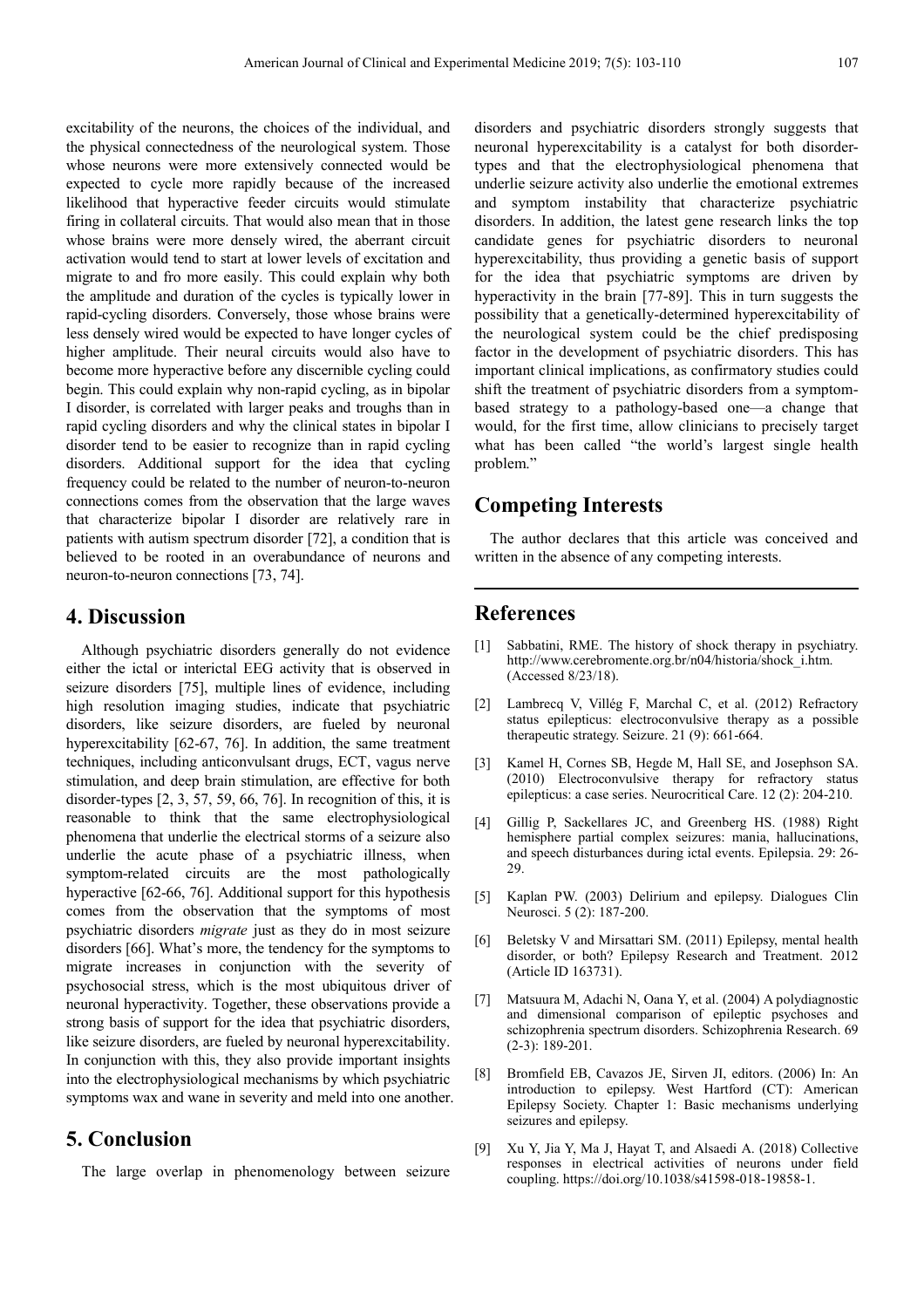- [10] van Campen JS, Jansen FE, Pet MA, et al. (2015) Relation between stress-precipitated seizures and the stress response in childhood epilepsy. Brain. 138 (8): 2234-2248.
- [11] Frucht MM, Quigg M, Schwaner C, and Fountain NB. (2000) Distribution of seizure precipitants among epilepsy syndromes. Epilepsia. 41 (12): 1534-1539.
- [12] Ferlisi M and Shorvon S. (2014) Seizure precipitants (triggering factors) in patients with epilepsy. Epilepsy and Behavior. 33: 101-105.
- [13] McKee HR and Privitera MD. (2017) Stress as a seizure precipitant: Identification, associated factors, and treatment options. Seizure. 44: 21-26.
- [14] Lawn N, Lieblich S, Lee J, and Dunne J. (2014) Are seizures in the setting of sleep deprivation provoked? Epilepsy & Behavior. 33: 122-125.
- [15] Coffey CE, Figiel GS, Weiner RD, and Saunders WB. (1990) Caffeine augmentation of ECT. American Journal of Psychiatry. 147 (5): 579-585.
- [16] Winston AP, Hardwick E, and Jaberi N. (2005) Neuropsychiatric effects of caffeine. Advances in Psychiatric Treatment. 11 (6): 432-439.
- [17] Vezzani A. (2005) Inflammation and epilepsy. Epilepsy Curr. 5 (1): 1-6.
- [18] Bowcut JC and Weiser M. (2018) Inflammation and schizophrenia. Psychiatric Annals. 48 (5): 237-243.
- [19] Raison CL and Miller AH. (2015) Anti-Inflammatory agents as antidepressants: truth or dare. Psychiatric Annals. 45 (5): 255-261.
- [20] Maguire J and Salpekar JA. (2013) Stress, seizures, and hypothalamic-pituitary-adrenal axis targets for the treatment of epilepsy. Epilepsy and Behavior. 23 (3): 352-62.
- [21] Flores BH and Gumina HK. (2003) The neuropsychiatric sequelae of steroid treatment. Department of Psychiatry and Behavioral Sciences, Stanford University, Stanford, CA.
- [22] Bough KJ and Rho JM. (2007) Anticonvulsant mechanisms of the Ketogenic Diet. Epilepsia. 48 (1): 43-58.
- [23] Bostock ECS, Kirkby KC, and Taylor BVM. (2017) The current status of the Ketogenic Diet in psychiatry. Front Psychiatry. 8 (43): 1-40.
- [24] Ingram J, Zhang C, Cressman JR, et al. (2014) Oxygen and seizure dynamics: I. experiments. J Neurophysiol. 112 (2): 205–212.
- [25] Hufner K, Brugger H, Kuster E, et al. (2018) Isolated psychosis during exposure to very high and extreme altitude – characterization of a new medical entity. Psychological Medicine. 48 (11): 1872-1879.
- [26] Mazarati A, Shin D, Auvin S, Caplan R, and Sankar R. (2007) Kindling epileptogenesis in immature rats leads to persistent depressive behavior. Epilepsy Behav. 10: 377–383.
- [27] Goddard GV. (1967) Development of epileptic seizures through brain stimulation at low intensity. Nature. 214: 1020- 1021.
- [28] Verrotti A, D'Egidio C, Agostinelli S, Verrotti C, and Pavone P. (2012) Diagnosis and management of catamenial seizures: a

review. Int J Women's Health. 2012; (4): 535–541.

- [29] Finocchi C and Ferrari M. (2011) Female reproductive steroids and neuronal excitability. Neurol Science. 32 (Suppl 1): 31-35.
- [30] Luoma JI, Stern CM, and Mermelstein PG. (2012) Progesterone inhibition of neuronal calcium signaling underlies aspects of progesterone-mediated neuroprotection. The Journal of Steroid Biochemistry and Molecular Biology. 131 (1-2): 30–6.
- [31] Stein DG. (2008) Progesterone exerts neuroprotective effects after brain injury. Brain Research Reviews. 57 (2): 386–97.
- [32] Devinsky O, Cilio MR, and Friedman D. (2014) Cannabidiol: Pharmacology and potential therapeutic role in epilepsy and other neuropsychiatric disorders. Epilepsia. 55 (6): 791-802.
- [33] Sankaranarayanan A, Wilding H, Neill E, and Castle D, (2018) A critical systematic review of evidence for cannabinoids in the treatment of schizophrenia. Psychiatric Annals. 48 (5): 214-213.
- [34] Zuardi A, Shirakawa I, Finkelfarb E, and Karniol I. (1982) Action of cannabidiol on the anxiety and other effects produced by delta-9-THC in normal subjects. produced by delta-9-THC in normal subjects. Psychopharmacology (Berl). 76 (3): 245-250.
- [35] Papanicolaou J, Summers RJ, Vajda FJ, and Louis WJ. (1982) Anticonvulsant effects of clonidine mediated through central alpha2-adrenoceptors. Eur J Pharmacol. 77 (2-3): 163-166.
- [36] Kontaxakis V, Markianos M, Markidis M, and Stefanis C. (1989) Clonidine in the treatment of mixed bipolar disorder. Acta Psychiatrica Scandinavica. 79 (1): 108-110.
- [37] Farook JM, Krazem A, and Barron S. (2008) Acamprosate attenuates the handling induced convulsions during alcohol withdrawal in Swiss Webster mice. Physiol Behav. 95 (1- 2): 267-279.
- [38] Mason BJ and Heyser CJ. (2010) Acamprosate: a prototypic neuromodulator in the treatment of alcohol dependence. CNS Neurol Disord Drug Targets. 9 (1): 23-32.
- [39] Maremmani AGI, Bacciardi S, and Maremmani I. (2014) Sixmonth outcome in bipolar spectrum alcoholics treated with acamprosate after detoxification: a retrospective study. Int J Environ Res Public Health. 11 (12): 12983-12996.
- [40] Hertzman M, Patt IS, and Spielman LA. (2009) Open-label trial of acamprosate as a treatment for anxiety. Prim Care Companion J Clin Psychiatry. 11 (5): 267.
- [41] Schwartz TL, Siddiqui UA, Raza S, and Costello A. (2010) Acamprosate calcium as augmentation therapy for anxiety disorders. Annals of Pharmacotherapy. 44 (12): 1930-1932.
- [42] Borowicz KK, Sêkowski A, Drelewska E, and Czuczwar SJ. (2004) Riluzole enhances the antiseizure action of conventional antiepileptic drugs against pentetrazole-induced convulsions in mice. Pol J Pharmacol. 56: 187-193.
- [43] Zarate C. (2008) Riluzole in psychiatry: a systematic review of the literature. Expert Opin Drug Metab Toxicol. 4 (9): 1223-1234.
- [44] Deepmala, Slattery J, Kumar N, et al. (2015) Clinical trials of N-acetylcysteine in psychiatry and neurology: A systematic review. Neuroscience and Biobehavioral Reviews. 55: 294- 321.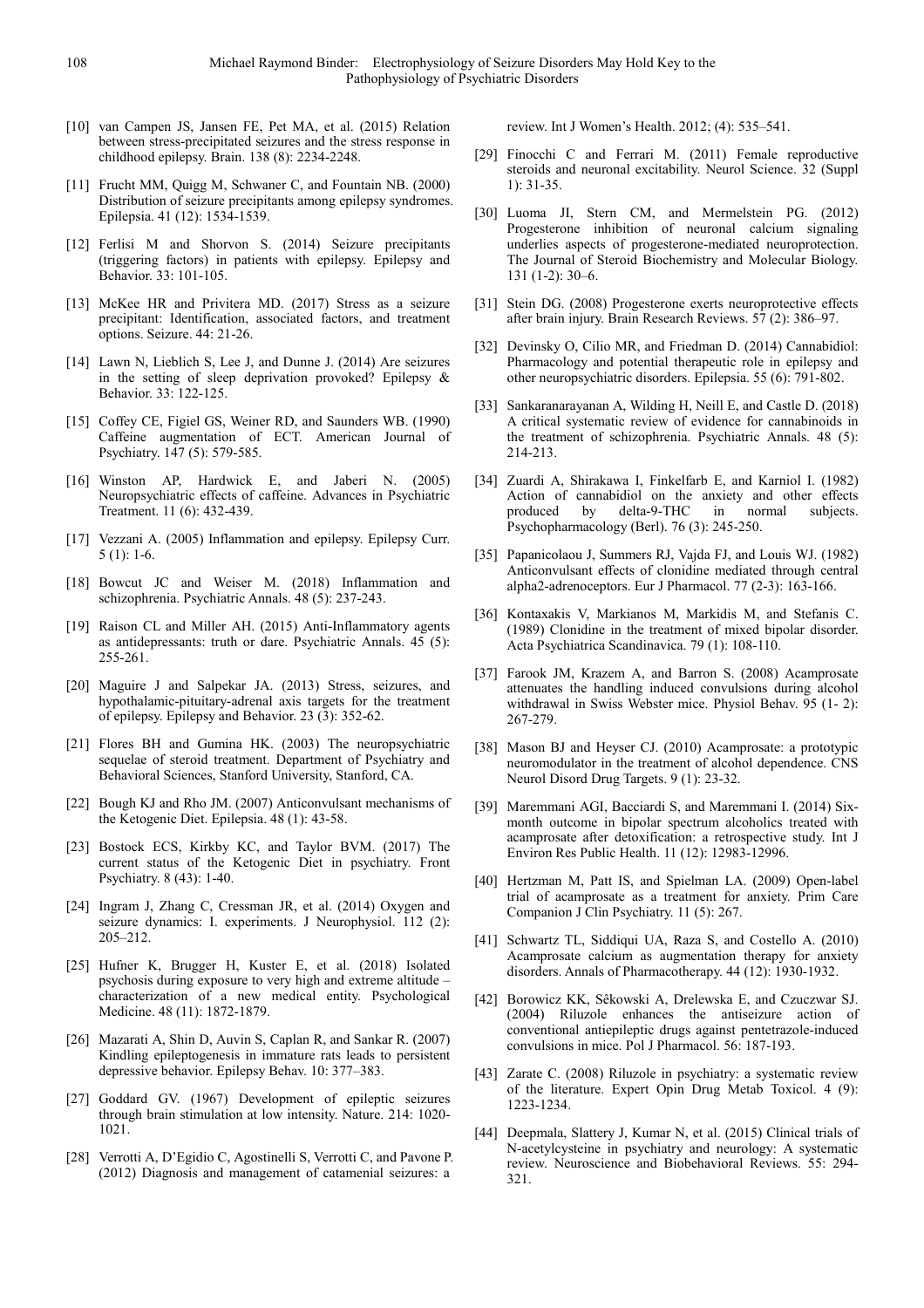- [45] Standley CA, Irtenkauf SM, and Cotton DB. (1995) Anticonvulsant effects of magnesium sulfate in hippocampalkindled rats. Journal of Biomedical Science. 2 (1): 57-62.
- [46] Eby GA and Eby KL. (2006) Rapid recovery from major depression using magnesium treatment. Medical Hypotheses. 67 (2): 362-370.
- [47] El Idrissi A, Messing J, Scalia J, and Trenkner E. (2003) Prevention of epileptic seizures by taurine. Advances in Experimental Medicine and Biology. 526: 515–25.
- [48] Kong WX, Chen SW, Li YL, et al. (2006) Effects of taurine on rat behaviors in three anxiety models. Pharmacol Biochem Behav. 83 (2): 271–276.
- [49] Lundberg L. (2011) A modeling study of effects of polyunsaturated fatty acids on neuronal excitability: implications in epilepsy. Master ́s Thesis in Computer Science at Stockholm University, Sweden.
- [50] Peet M and Stokes C. (2005) Omega-3 fatty acids in the treatment of psychiatric disorders. Drugs. 65 (8): 1051-1059.
- [51] Lian X-Y, Zhang Z, and Stringer JL. (2006) Anticonvulsant and neuroprotective effects of ginsenosides in rats. Epilepsy Res. 70 (2-3): 244-56.
- [52] Stringer JL. (2009) Ginseng and other herbal treatments for epilepsy. Encyclopedia of Basic Epilepsy Research. pp. 1445- 1450.
- [53] Khan AW, Khan A, and Ahmed T. (2016) Anticonvulsant, anxiolytic, and sedative activities of Verbena Officinalis. Front Pharmacol. 7: 499.
- [54] Perviz S, Khan H, and Pervaiz A. (2016) Plant alkaloids as an emerging therapeutic alternative for the treatment of depression. Front Pharmacol. 7: 28.
- [55] Zhu HL, Wan JB, Wang YT, et al. (2013) Medicinal compounds with antiepileptic/anticonvulsant activities. Epilepsia. 55 (1): 12463.
- [56] Peng WH, Lo KL, Lee YH, Hung TH, and Lin YC. (2007) Berberine produces antidepressant-like effects in the forced swim test and in the tail suspension test in mice. Life Sciences. 81 (11): 933-938.
- [57] Ben-Menachem E. (2002) Vagus-nerve stimulation for the treatment of epilepsy The Lancet Neurology. 1 (8): 477-482.
- [58] Grimonprez A, Raedt R, Baeken C, Boon P, and Vonck K. (2015) The antidepressant mechanism of action of vagus nerve stimulation: evidence from preclinical studies. Neuroscience and Biobehavioral Reviews. 56: 26–34.
- [59] Laxpati NG, Kasoff WS, and Gross RE. (2014) Deep brain stimulation for the treatment of epilepsy: circuits, targets, and trials. Neurotherapeutics. 11 (3): 508-526.
- [60] Holtzheimer PE and Mayberg HS. (2011) Deep brain stimulation for psychiatric disorders. Annu Rev Neurosci. 34: 289-307.
- [61] Lado FA and Moshé SL. (2008) How do seizures stop? Epilepsia. 49 (10): 1651-54.
- [62] Johnstone T, van Reekum CM, Urry HL, Kalin NH, Davidson, RJ. (2007) Failure to regulate: counterproductive recruitment of top-down prefrontal-subcortical circuitry in major depression. J. Neuroscience. 27 (33): 8877-8884.
- [63] Leuchter AF, Cook IA, Hunter AM, Cai C, Horvath S. Resting-state quantitative electroencephalography reveals increased neurophysiologic connectivity in depression. PLoS One. 2012; 7 (2): 1-13.e32508.
- [64] Strakowski SM, Adler CM, […], Townsend JD, et al. (2012) The functional neuroanatomy of bipolar disorder: a consensus model. Bipolar Disord. 14 (4): 313-25.
- [65] Parmar A and Sarkar S. (2016) Neuroimaging Studies in Obsessive Compulsive Disorder: A Narrative Review. Indian J Psychol Med. 2016 Sep-Oct; 38 (5): 386-394.
- [66] Binder MR. (2019) The multi-circuit neuronal hyperexcitability hypothesis of psychiatric disorders. AJCEM.  $7(1): 12-30.$
- [67] Post RM. (2007) Kindling and sensitization as models for affective episode recurrence, cyclicity, and tolerance phenomena. Neuroscience & Biobehavioral Reviews. 31 (6): 858-873.
- [68] Wada JA, Sato M, and Corcoran ME. (1974) Persistent seizure susceptibility and recurrent spontaneous seizures in kindled cats. Epilepsia. 15 (4): 465-478.
- [69] Fuchs E and Flügge G. (2003) Chronic social stress: effects on limbic brain structures. Physiology & Behavior. 79 (3): 417- 427.
- [70] Mehler B, Reimer B, Coughlin JF, and Dusek JA. (2009) Impact of Incremental Increases in Cognitive Workload on Physiological Arousal and Performance in Young Adult Drivers. Transportation Research Record: Journal of the Transportation Research Board. (2138): 6-12.
- [71] Hargreave, E. (2006). The Neuroplasticity Phenomenon of Kindling. http://hargreaves.swong.webfactional.com/kindle.htm. (Accessed 5/19/18).
- [72] Vannucchi G, Masi G, Toni C, et al. (2014) Bipolar disorder in adults with Asperger's syndrome: a systematic review. J Affect Disord. 168: 151-160.
- [73] Courchesne E, Mouton PR, Calhoun ME, et al. (2011) Neuron number and size in prefrontal cortex of children with autism. JAMA. 306 (18): 2001-2010.
- [74] Rane P, Cochran D, Hodge SM, et al (2015) Connectivity in autism: a review of MRI connectivity studies. Harvard Review of Psychiatry. 23 (4): 223-244.
- [75] Smith SJM. (2005) EEG in neurological conditions other than epilepsy: when does it help, what does it add? Neurology, Neurosurgery & Psychiatry.
- [76] Grunze HCR. The effectiveness of anticonvulsants in psychiatric disorders. Dialogues Clin Neurosci. 2008; 10 (1): 77-89.
- [77] Ferreira MAR, O'Donovan MC, [...], and Sklar P. (2008) Collaborative genome-wide association analysis supports a role for ANK3 and CACNA1C in bipolar disorder. Nat Genet. 40 (9): 1056-1058.
- [78] Yuan A, Yi Z, Wang Q, et al. (2012) ANK3 as a risk gene for schizophrenia: new data in Han Chinese and meta analysis. Am J Med Genet B Neuropsychiatr Genet. 159B (8): 997-1005.
- [79] Lopez AY, Wang X, Xu M, et al. (2017) Ankyrin-G isoform imbalance and interneuronopathy link epilepsy and bipolar disorder. Mol Psychiatry. 22 (10): 1464–1472.